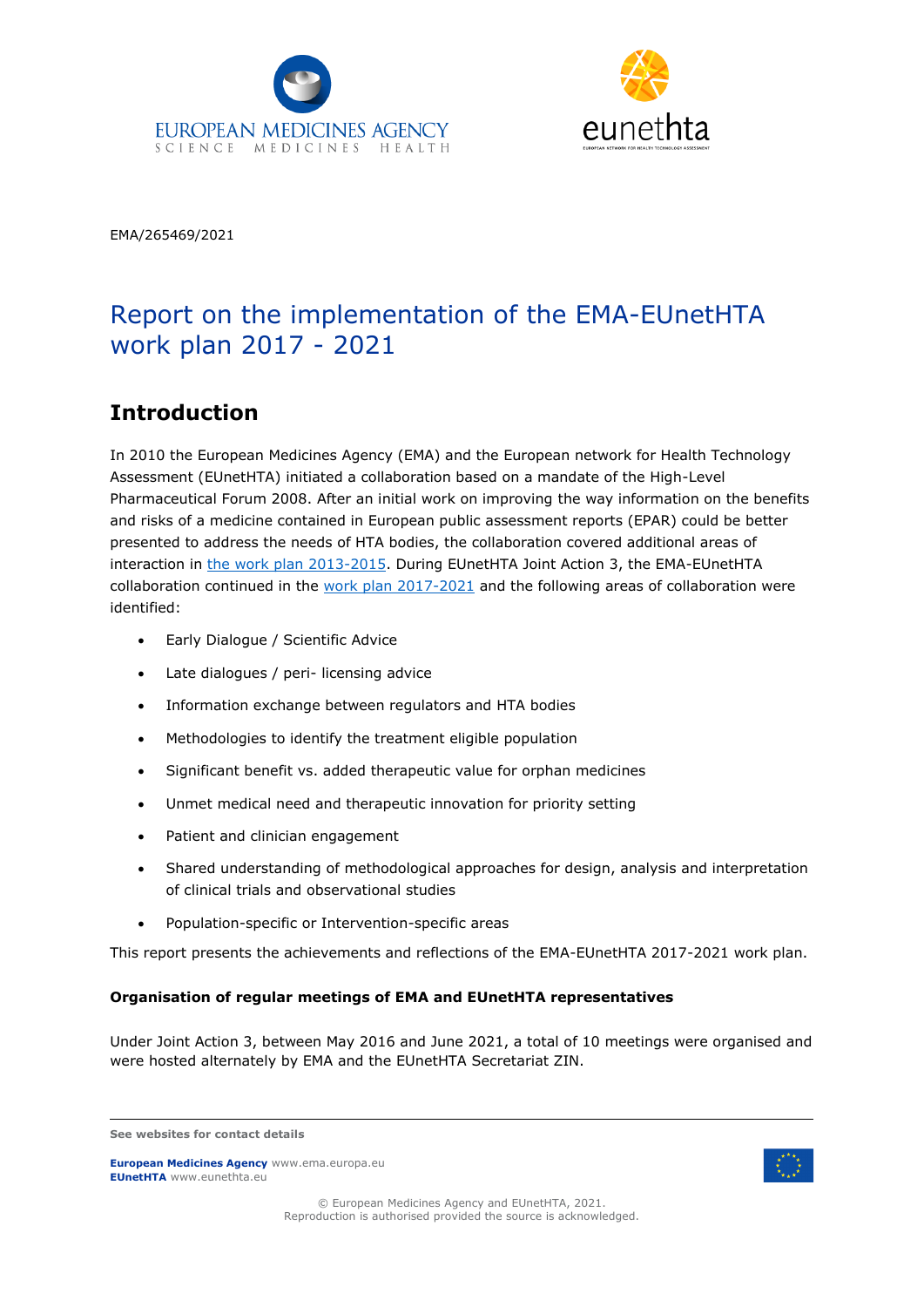All meetings were attended by representatives from the EUnetHTA secretariat and EUnetHTA member organisations, from EMA and its scientific committees as well as the European Commission. Summary reports from the meetings were made publicly available through the website of both EUnetHTA and EMA.

| <b>Date</b>       | Location                   |
|-------------------|----------------------------|
| 7 December, 2016  | London, UK                 |
| 8 June, 2017      | Diemen, The Netherlands    |
| 15 December, 2017 | London, UK                 |
| 5 July, 2018      | Amsterdam, The Netherlands |
| 7 December, 2018  | London, UK                 |
| 4 July, 2019      | Diemen, The Netherlands    |
| 21 November, 2019 | Diemen, The Netherlands    |
| 13 July, 2020     | Online                     |
| 16 December, 2020 | Online                     |
| 28 April, 2021    | Online                     |

#### Table **Fout! Geen tekst met de opgegeven stijl in het document.**-1: List of bilaterals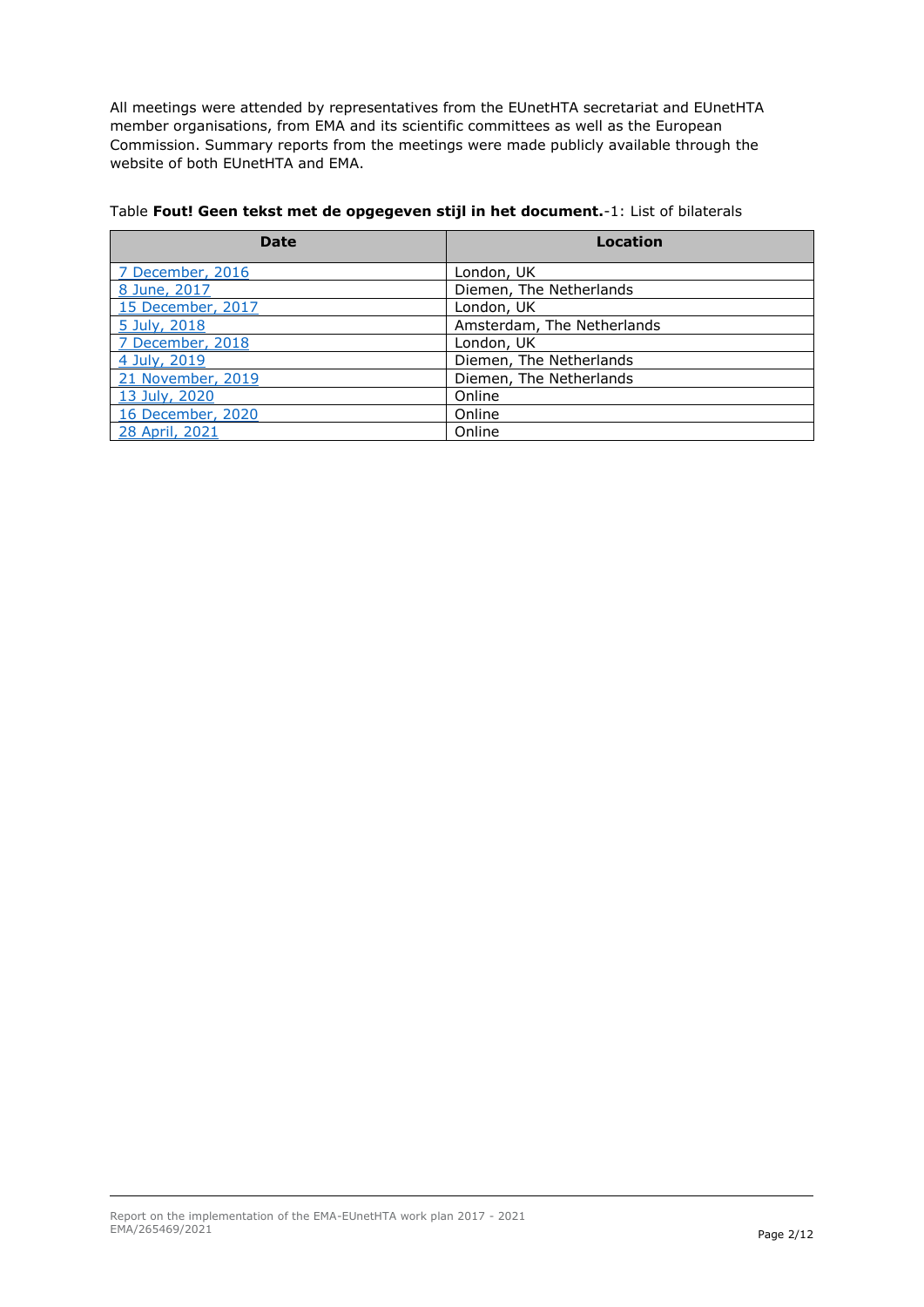## **Action by topic area**

| <b>Activity</b>                                                                                                                                                 | <b>Achievements</b>                                                                                                                                                                                                                                                                                                                                                                                                                                                                                                                                                                                                                                                                                                                                                                                                                                                                                                                                | <b>Reflections</b>                                                                                                                                                                                                                                                                                                                                                                                                                                                                                                                                                                                                                                                                                                                                                                               |
|-----------------------------------------------------------------------------------------------------------------------------------------------------------------|----------------------------------------------------------------------------------------------------------------------------------------------------------------------------------------------------------------------------------------------------------------------------------------------------------------------------------------------------------------------------------------------------------------------------------------------------------------------------------------------------------------------------------------------------------------------------------------------------------------------------------------------------------------------------------------------------------------------------------------------------------------------------------------------------------------------------------------------------------------------------------------------------------------------------------------------------|--------------------------------------------------------------------------------------------------------------------------------------------------------------------------------------------------------------------------------------------------------------------------------------------------------------------------------------------------------------------------------------------------------------------------------------------------------------------------------------------------------------------------------------------------------------------------------------------------------------------------------------------------------------------------------------------------------------------------------------------------------------------------------------------------|
| <b>Early Dialogue / Scientific Advice</b>                                                                                                                       |                                                                                                                                                                                                                                                                                                                                                                                                                                                                                                                                                                                                                                                                                                                                                                                                                                                                                                                                                    |                                                                                                                                                                                                                                                                                                                                                                                                                                                                                                                                                                                                                                                                                                                                                                                                  |
| Design and implement a single,<br>common, European procedure for<br>Parallel Consultation (previously<br>known as parallel scientific<br>advice/early dialogue) | In July 2017 a revised single process for Parallel<br><b>Consultation</b> (joint scientific consultation involving EMA<br>and HTA bodies) was launched (Consolidated Parallel<br>Consultations/ PCC). This initiative replaced the former<br>parallel scientific advice procedure (Individual Parallel<br>Consultations/ PCI) by EMA and HTA bodies, whereby<br>medicine developers had to contact Member State HTA<br>bodies individually. Guidance for the Parallel<br>Consultation procedure was published and regularly<br>improved (last in Summer 2020); multiple<br>communication to stakeholders.<br>Overview of procedures:<br>31 completed PCCs<br>28 completed PCIs to date<br>2 Parallel consultations on registry qualification (1<br>HTA body as observer, 1 HTA body substantive)<br>Parallel consultation on the qualification of an IMI<br>(Innovative Medicines Initiative) project (HTA<br>bodies as observers and substantive) | The demand from developers exceeded the<br>capacity by EUnetHTA JA3 members to conduct<br>Parallel Consultations PCC hence a sustainable<br>framework with adequate financial resourcing is<br>necessary.<br>An EUnetHTA Early Dialogues Financing Mechanism<br>(EDFM) has been prepared but had to be postponed<br>to after JA3, intermediate financing via remaining<br>EUnetHTA project funds.<br>EUnetHTA paused Parallel consultation in April 2020<br>due to COVID-19 reprioritisation. Re-launch of the<br>Parallel Consultation Procedure in September 2020.<br>Reviewing templates and procedures allowed to<br>implement some HTAs requirements (i.e. PICO,<br>PROMs.) and process (offering also a written<br>process); flexibility of processes and<br>documentation required is key |
| Facilitate learning and<br>understanding of evidence needs                                                                                                      | Reciprocal observership by EMA at HTA Early Dialogue<br>and by HTA bodies at EMA scientific advice, respectively,<br>was offered but rarely used.                                                                                                                                                                                                                                                                                                                                                                                                                                                                                                                                                                                                                                                                                                                                                                                                  | "Observership" as form of passive participation is<br>by now superseded by collaborative discussions on<br>product-specific evidence generation plans.<br>Therefore, this activity in the work plan was closed<br>early.                                                                                                                                                                                                                                                                                                                                                                                                                                                                                                                                                                         |
| "Late dialogues" / peri-licensing advice                                                                                                                        |                                                                                                                                                                                                                                                                                                                                                                                                                                                                                                                                                                                                                                                                                                                                                                                                                                                                                                                                                    |                                                                                                                                                                                                                                                                                                                                                                                                                                                                                                                                                                                                                                                                                                                                                                                                  |
| Gaining experience with peri-                                                                                                                                   | Use of the Parallel Consultation platform (see above)                                                                                                                                                                                                                                                                                                                                                                                                                                                                                                                                                                                                                                                                                                                                                                                                                                                                                              | Early discussion of Post Launch Evidence                                                                                                                                                                                                                                                                                                                                                                                                                                                                                                                                                                                                                                                                                                                                                         |

Report on the implementation of the EMA-EUnetHTA work plan 2017 - 2021 EMA/265469/2021 Page 3/12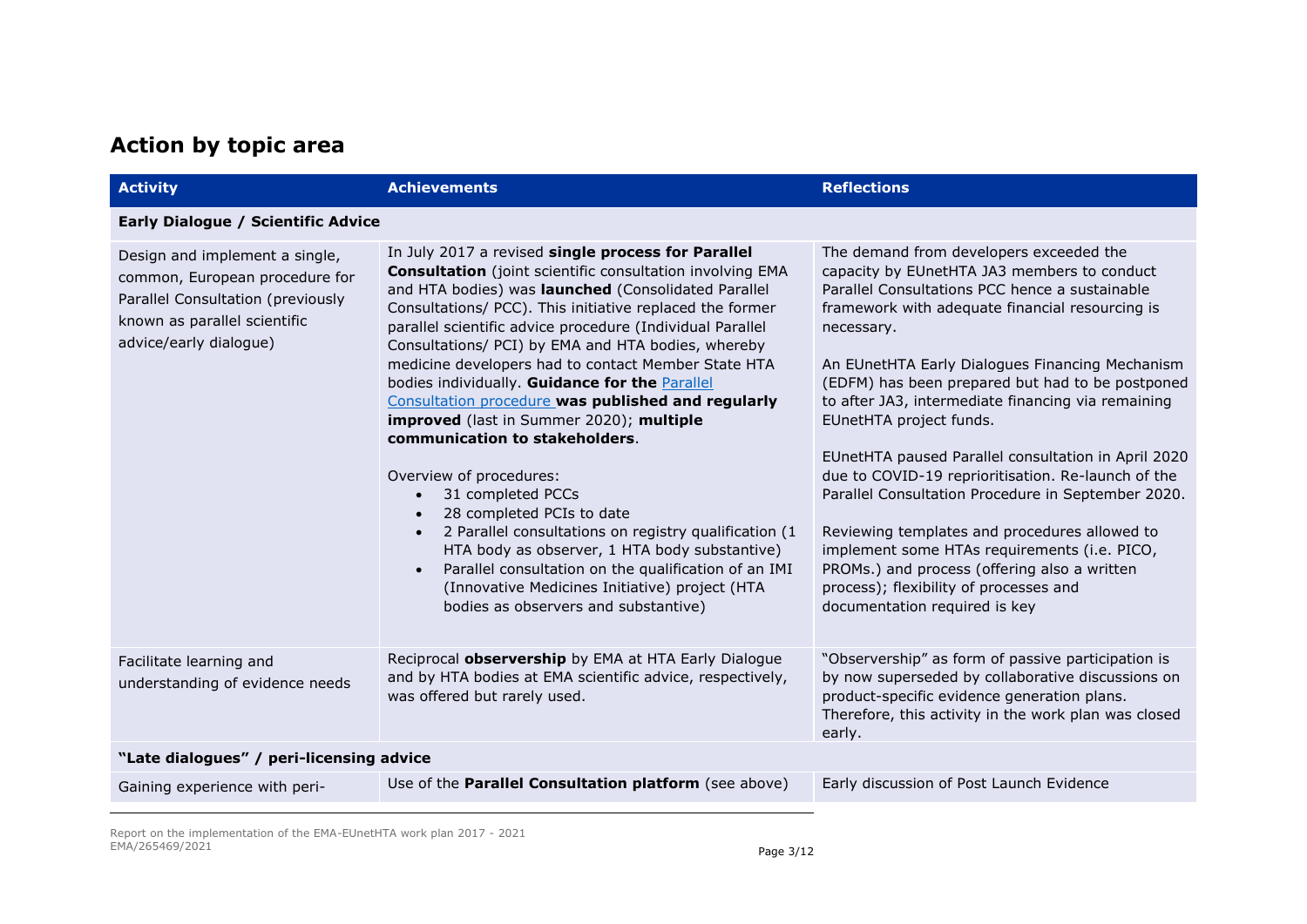| <b>Activity</b>                                                                                                                                                                                   | <b>Achievements</b>                                                                                                                                                                                                                                                                                                                                                                                                                                                                                                                                                                                                                                                                                                                                                                                                                                                         | <b>Reflections</b>                                                                                                                                                                                                                                                                                                                                                                                                                                                                                                                                                                                                                                                                                                           |
|---------------------------------------------------------------------------------------------------------------------------------------------------------------------------------------------------|-----------------------------------------------------------------------------------------------------------------------------------------------------------------------------------------------------------------------------------------------------------------------------------------------------------------------------------------------------------------------------------------------------------------------------------------------------------------------------------------------------------------------------------------------------------------------------------------------------------------------------------------------------------------------------------------------------------------------------------------------------------------------------------------------------------------------------------------------------------------------------|------------------------------------------------------------------------------------------------------------------------------------------------------------------------------------------------------------------------------------------------------------------------------------------------------------------------------------------------------------------------------------------------------------------------------------------------------------------------------------------------------------------------------------------------------------------------------------------------------------------------------------------------------------------------------------------------------------------------------|
| licensing advice on post-licensing<br>data generation plans with a focus<br>on specific products (e.g., ATMPs)<br>or regulatory processes or tools<br>(e.g., CMA, Adaptive Pathways, or<br>PRIME) | to provide guidance on requirements for post-<br>authorisation data collection plans (including<br>registries). Regular review of learnings and experiences<br>(e.g. at the November 2019 bilateral).<br>Overview of procedures:<br>2 Parallel consultations on registry qualification<br>12 Parallel consultations including<br>recommendations on PLEG<br>2 Parallel consultations specifically on PLEG<br>Scientific article on "Requiatory and health technology<br>assessment advice on Post-licensing and Post-<br><b>Launch Evidence Generation"</b> published in British<br>Journal of Clinical Pharmacology (BrJClinPharmacol 2020<br>Jun;86(6):1034-1051).                                                                                                                                                                                                        | Generation (PLEG) requirements identified as<br>facilitator for later decision making, however more<br>proactive proposals from developers for discussion<br>in Parallel Consultation needed.<br>The identification of PLEG requirements as a result<br>of joint REA follow-up activities needs to be<br>expanded.                                                                                                                                                                                                                                                                                                                                                                                                           |
| Optimise utilisation of post-<br>licensing evidence generation for<br>decision making                                                                                                             | Multiple collaborations on requirements for data<br>collection and analysis of real world data including<br>registries, such as:<br>EMA response to the public consultation on<br>EUnetHTA's tool on registry therapies based on<br>tumours' genetic and molecular quality<br>(REQueST);<br>EUnetHTA response to the public consultation on<br>EMA Discussion paper on the use of registries<br>(collated feedback of 11 EUnetHTA partners)<br>Discussions on synergies on work on registries at<br>several bilateral EMA-EUnetHTA meeting (see<br>minutes)<br>EUnetHTA participation in EMA registry workshops<br>(e.g. Workshop on the use of registries in the<br>monitoring of cancer features. November 2019)<br>Introduction to DARWIN EU (Data Analytics and<br>Real-World Interrogation Network) and discussion<br>on opportunities for collaboration; as a result, | Collaborative work on registry methodologies<br>identified as priority.<br>HTA representative to become member of the<br>advisory board of DARWIN EU governance to<br>further facilitate the collaborative work in the space<br>of real-world evidence. The DARWIN EU Advisory<br>Board will:<br>-Provide strategic advice and recommendations<br>to the project team on the establishment of<br>the DARWIN EU capability and its use of<br>the European Health Data Space;<br>-Ensure continued coordination and alignment<br>of the project with relevant European<br>initiatives and policy as well as Member<br>state initiatives; and<br>-Support two-way communication on DARWIN<br>EU with the EU Regulatory Network, |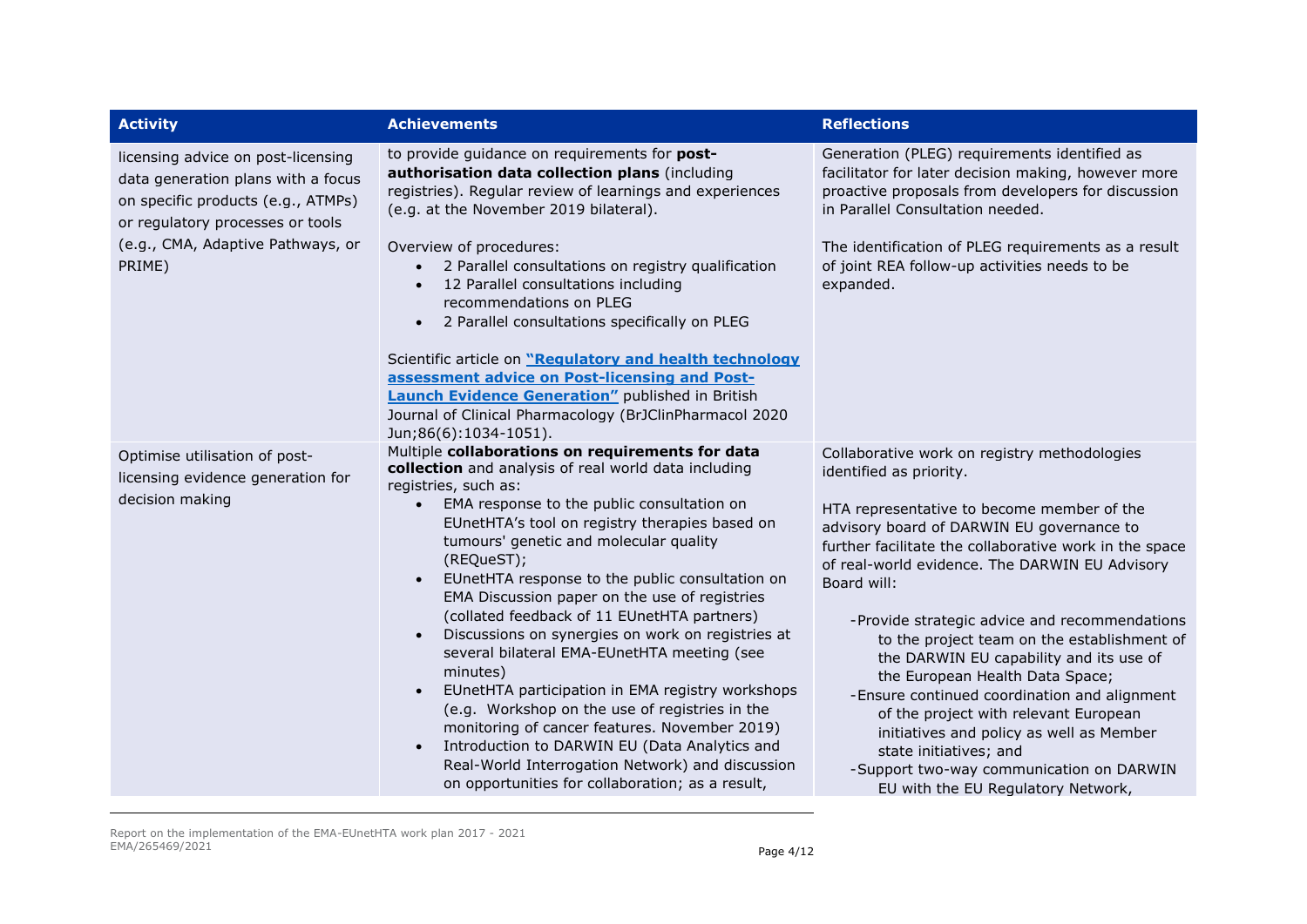| <b>Activity</b>                                                                                    | <b>Achievements</b>                                                                                                                                                                                                                                                                                                                                                                                                                                                                                                                                                                                                                                                                                                                                                                                                                                                                                                                                                                                                                                                           | <b>Reflections</b>                                                                                                                                                                                                                                                                                                                                                                                                                                                                                                         |
|----------------------------------------------------------------------------------------------------|-------------------------------------------------------------------------------------------------------------------------------------------------------------------------------------------------------------------------------------------------------------------------------------------------------------------------------------------------------------------------------------------------------------------------------------------------------------------------------------------------------------------------------------------------------------------------------------------------------------------------------------------------------------------------------------------------------------------------------------------------------------------------------------------------------------------------------------------------------------------------------------------------------------------------------------------------------------------------------------------------------------------------------------------------------------------------------|----------------------------------------------------------------------------------------------------------------------------------------------------------------------------------------------------------------------------------------------------------------------------------------------------------------------------------------------------------------------------------------------------------------------------------------------------------------------------------------------------------------------------|
|                                                                                                    | invitation from EMA to EUnetHTA to nominate a<br>representative to the DARWIN EU Advisory Board.                                                                                                                                                                                                                                                                                                                                                                                                                                                                                                                                                                                                                                                                                                                                                                                                                                                                                                                                                                              | stakeholders and the European Health Data<br>Space.                                                                                                                                                                                                                                                                                                                                                                                                                                                                        |
|                                                                                                    |                                                                                                                                                                                                                                                                                                                                                                                                                                                                                                                                                                                                                                                                                                                                                                                                                                                                                                                                                                                                                                                                               | Other regional initiatives and pilots on prospective<br>planning of RWE and its application for decision<br>making need engagement by both regulators and<br>HTAs.                                                                                                                                                                                                                                                                                                                                                         |
| Information exchange between regulators and HTA bodies                                             |                                                                                                                                                                                                                                                                                                                                                                                                                                                                                                                                                                                                                                                                                                                                                                                                                                                                                                                                                                                                                                                                               |                                                                                                                                                                                                                                                                                                                                                                                                                                                                                                                            |
| Timely provision of the outcome of<br>the regulatory assessment to<br>support joint REA production | A workflow and operational framework for<br>$\bullet$<br>provision of the final CHMP AR in the context of<br>joint REA production has been developed and<br>implemented in 2017.<br>Based on initial experiences, the operational<br>$\bullet$<br>framework agreed between EMA and EUnetHTA<br>was fine-tuned in 2019 as follows:<br>Regular update on regulatory review<br>$\circ$<br>timelines<br>Debriefing on final indication at time of<br>$\circ$<br><b>CHMP Opinion</b><br>Clarification regarding citation of the CHMP<br>$\circ$<br>AR in the REA<br>Access to the SmPC<br>$\circ$<br>In total during JA3, for 14 products <sup>1</sup> the elements<br>$\bullet$<br>from the final CHMP assessment report were<br>exchanged and for 13 of these subsequent<br>webinars between HTA authors and CHMP<br>rapporteurs were held (one had been cancelled<br>due to COVID-19 scheduling issues).<br>As of the most recent webinars, REA authors are<br>$\bullet$<br>asked to present to the EMA (co-)rapporteur their<br>PICO and considerations/challenges that may be | Feedback from participants (regulators and HTA<br>authors) confirmed the value of these direct<br>discussions. Elements such as identification of<br>evidence gaps to further align PLEG requirements<br>need to be explored more.<br>The administrative burden due to the need for<br>project-specific confidentiality arrangements was<br>considerable and should be simplified under a more<br>sustainable framework.<br>Earlier engagement should be explored in order to<br>further facilitate timely REA production. |

 $^1$  Two of these joint REA productions will continue after Joint Action 3, with the authors, coordinators and processes being unchanged. In this context, the cooperation between EMA and the concerned HTA bodies in the context of this joint REA production will continue.

ł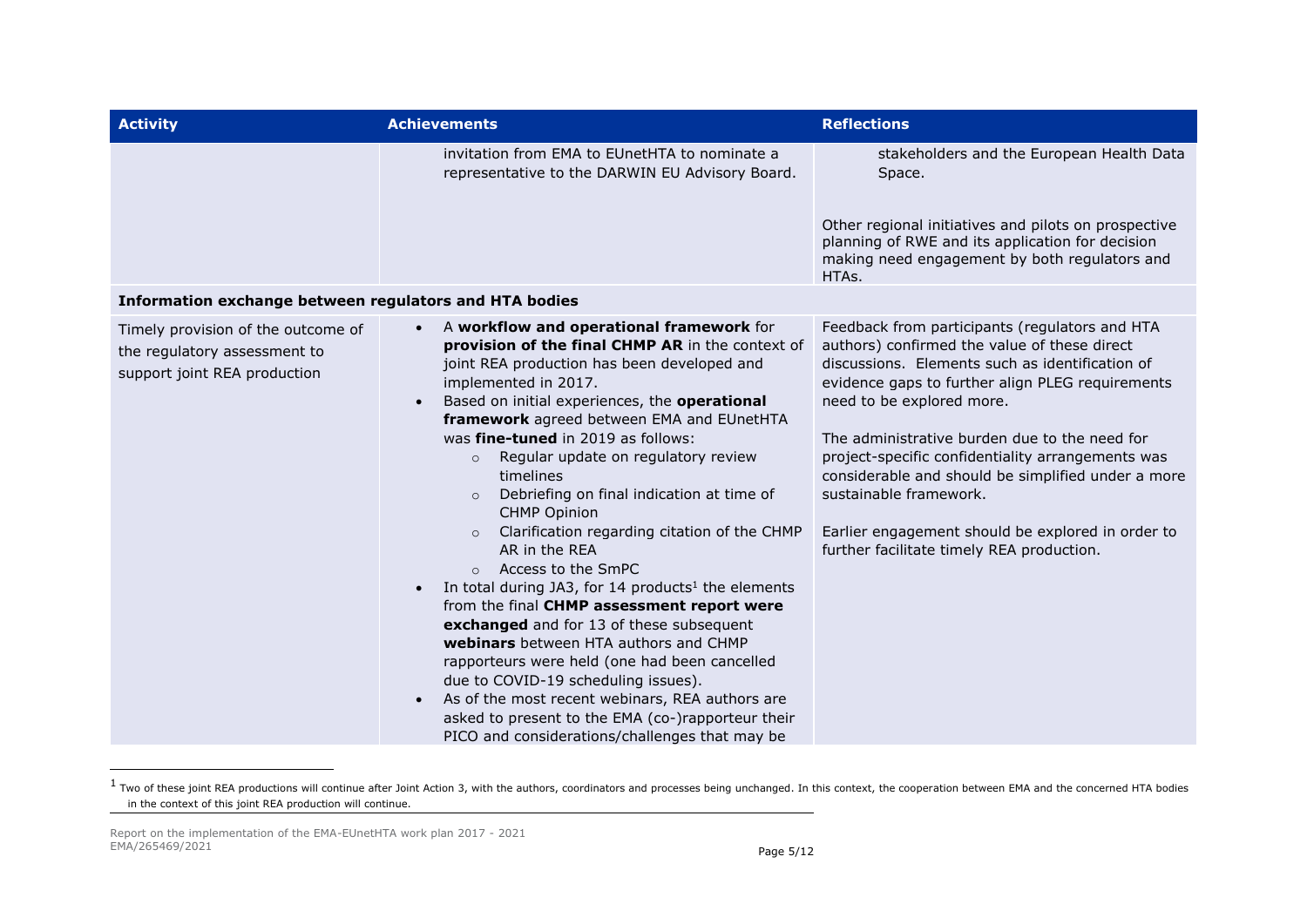| <b>Activity</b>                                                                                                                                                                             | <b>Achievements</b>                                                                                                                                                                                                                                                                                                                                                                                                                                                                                                              | <b>Reflections</b>                                                                                                                                                                                                                                                                                                                                                                                                                |
|---------------------------------------------------------------------------------------------------------------------------------------------------------------------------------------------|----------------------------------------------------------------------------------------------------------------------------------------------------------------------------------------------------------------------------------------------------------------------------------------------------------------------------------------------------------------------------------------------------------------------------------------------------------------------------------------------------------------------------------|-----------------------------------------------------------------------------------------------------------------------------------------------------------------------------------------------------------------------------------------------------------------------------------------------------------------------------------------------------------------------------------------------------------------------------------|
|                                                                                                                                                                                             | present in the HTA assessment. This to foster<br>mutual understanding between the two<br>constituencies.                                                                                                                                                                                                                                                                                                                                                                                                                         |                                                                                                                                                                                                                                                                                                                                                                                                                                   |
| Respecting the remit and<br>perspectives of both regulators and<br>HTABs, create a mechanism for<br>reciprocal learning opportunities<br>between regulatory reviewers and<br>HTA assessors. | Increased understanding of the regulatory outcome<br>by HTA assessor, as well as increased understanding of<br>the HTA outcome by the regulatory reviewers was<br>sought by:<br>Product-specific webinars on two applications<br>$\bullet$<br>outside the REA procedure (Zynteglo, Vitrakvi),<br>based on publicly available information.<br>Subsequent to the conditional MA for remdesivir,<br>$\bullet$<br>webinar to debrief on the final regulatory outcome<br>and to inform about the EUnetHTA PICO for the<br>HTA review. | On the basis of the experience with webinars in the<br>context of Joint REA production, exchanges on<br>product-specific reviews / assessments of mutual<br>interest are generally considered of value and<br>should continue to be facilitated.                                                                                                                                                                                  |
| Further optimisation of the<br>regulatory output to facilitate<br>uptake of regulatory outcome by<br><b>HTAB</b>                                                                            | Review of the webinar experience in terms of<br>questions raised by HTA authors to identify<br>elements for optimisation of the regulatory<br>assessment report through an update of the<br>template and guidance for the CHMP assessment<br>report<br>See also below item on labelling                                                                                                                                                                                                                                          | Regular experience reviews recommended, also to<br>be complemented with information sessions /<br>trainings.                                                                                                                                                                                                                                                                                                                      |
| Methodologies to identify the treatment eligible population                                                                                                                                 |                                                                                                                                                                                                                                                                                                                                                                                                                                                                                                                                  |                                                                                                                                                                                                                                                                                                                                                                                                                                   |
| Share experience on how<br>regulators define therapeutic<br>indications and the impact of their<br>wordings in HTABs' definition of the<br>treatment-eligible population.                   | Upon continuous exchange of experience on SmPC and<br>EPAR, between EMA, its Scientific Committee (CHMP),<br>EUnetHTA and representatives of the Payers' community,<br>the value of the EMA/CHMP guide to assessors on the<br>wording of therapeutic indication to facilitate the<br>interpretation of the information contained in SmPC<br>section 4.1, e.g. for HTA purposes, has been<br>recognised and subsequently published on the EMA<br>website.                                                                         | To facilitate future additional exchange on the topic<br>HTA agencies are invited to keep collecting<br>examples of labelling and EPARs for future<br>development of guidance on 5.1, including<br>information on subpopulations.<br>It has been agreed to continue sharing concrete<br>experience from using labelling and EPARs for<br>decision making, especially regarding<br>subpopulations where limited data is available. |

Report on the implementation of the EMA-EUnetHTA work plan 2017 - 2021 EMA/265469/2021 Page 6/12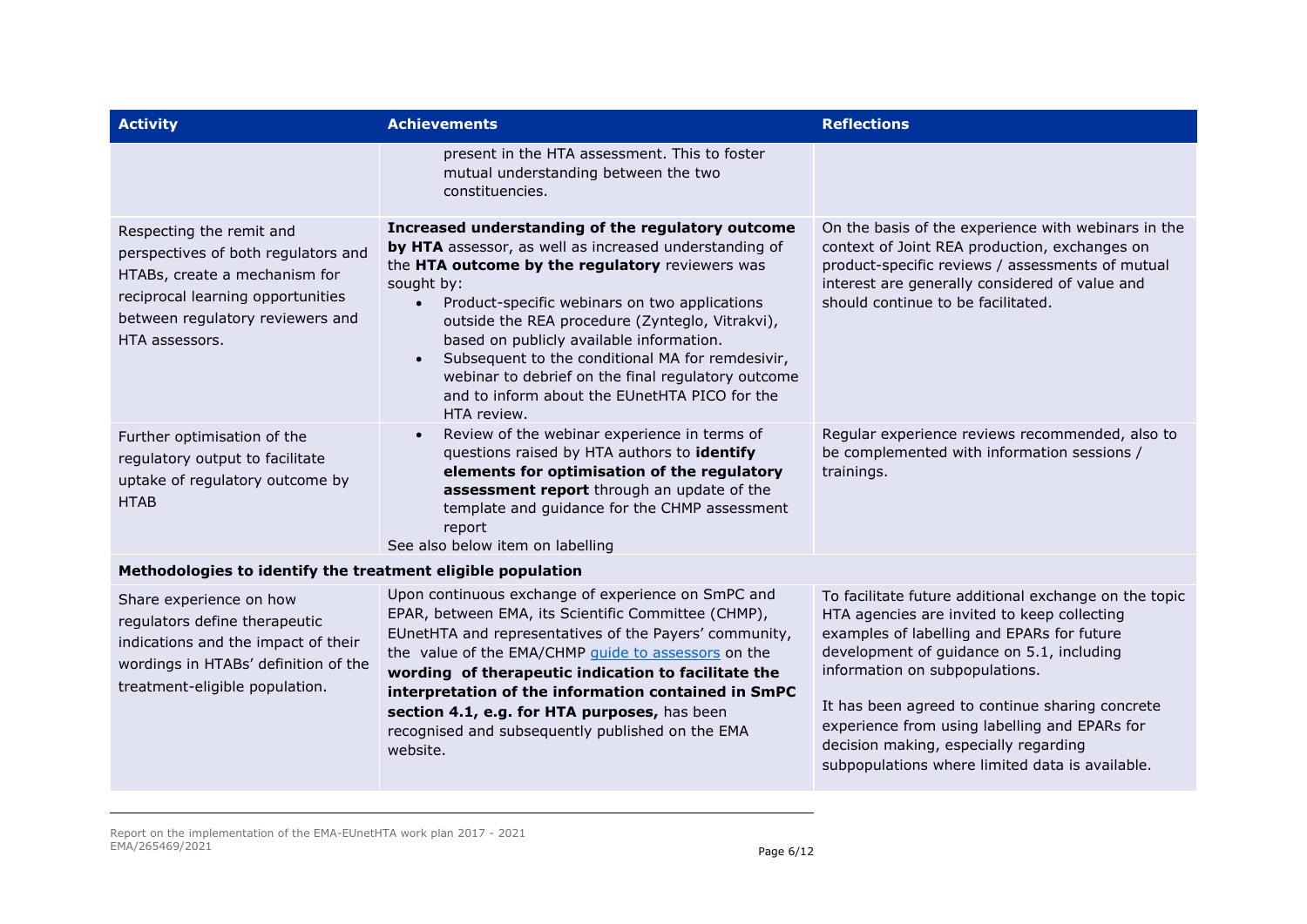| <b>Activity</b>                                                                                                                                                      | <b>Achievements</b>                                                                                                                                                                                                                                                                                                                                                                                                                                                                                                             | <b>Reflections</b>                                                                                                                                                                                                                                                                                                                                                                                                                                                                                                                                                                                                                                                                                                                                                                                                                                                                                                                          |
|----------------------------------------------------------------------------------------------------------------------------------------------------------------------|---------------------------------------------------------------------------------------------------------------------------------------------------------------------------------------------------------------------------------------------------------------------------------------------------------------------------------------------------------------------------------------------------------------------------------------------------------------------------------------------------------------------------------|---------------------------------------------------------------------------------------------------------------------------------------------------------------------------------------------------------------------------------------------------------------------------------------------------------------------------------------------------------------------------------------------------------------------------------------------------------------------------------------------------------------------------------------------------------------------------------------------------------------------------------------------------------------------------------------------------------------------------------------------------------------------------------------------------------------------------------------------------------------------------------------------------------------------------------------------|
|                                                                                                                                                                      |                                                                                                                                                                                                                                                                                                                                                                                                                                                                                                                                 | Further exchanges would also cover the section 5.1<br>of the SmPC to consider whether the selection of<br>information could be streamlined and ascertained<br>compared to EPARs.                                                                                                                                                                                                                                                                                                                                                                                                                                                                                                                                                                                                                                                                                                                                                            |
| Mutual understanding of the<br>extrapolation concept, including its<br>application for the paediatric<br>population                                                  | The draft reflection paper on the use of<br>extrapolation was presented and commented by<br><b>EUnetHTA</b> during the public consultation.<br>A newly developed assessment template was<br>shared with HTA colleagues, for comments.<br>In March 2021 a joint workshop was held on this<br>topic, with a special focus on the development of<br>paediatric medicines. The objective of the meeting<br>was exchange of experiences and mutual<br>understanding of each other's remits and tasks.                                | The concept of extrapolation / evidence transfer<br>will be relevant in certain developments, such as<br>those affecting small populations, and would<br>therefore require further joint methodological work.<br>It is important to understand each other's<br>reasoning for accepting extrapolation<br>acknowledging the different remits.                                                                                                                                                                                                                                                                                                                                                                                                                                                                                                                                                                                                 |
|                                                                                                                                                                      | Significant benefit vs. added therapeutic value for orphan medicines                                                                                                                                                                                                                                                                                                                                                                                                                                                            |                                                                                                                                                                                                                                                                                                                                                                                                                                                                                                                                                                                                                                                                                                                                                                                                                                                                                                                                             |
| Understanding of the similarities<br>and differences between the<br>concepts of significant benefit and<br>added therapeutic value in the<br>context of orphan drugs | A research proposal comparing the similarities/differences<br>between the concepts of significant benefit and<br>relative effectiveness assessment was presented. An<br>scientific article "Assessment of significant benefit for<br>orphan medicinal products by European regulators may<br>support subsequent relative effectiveness assessments by<br>health technology assessment organizations" was<br>published In Drug Discovery Today (Volume 25, Issue 7,<br>July 2020, Pages 1223-1231) to disseminate this research. | This was not only a successful exercise with<br>regards to the publication of an article but<br>improved the understanding from all participants<br>about the different concepts. Although the study<br>focused of differences between the significant<br>benefit assessment and REA frameworks, no major<br>differences between significant benefit assessment<br>and REAs were found. The conclusion was that<br>early interactions between both stakeholders might<br>further diminish differences in the future. Given<br>that significant benefit and REAs serve different<br>purposes, the ultimate outcome of the evaluations<br>might differ even though the considerations<br>regarding the evidence are similar. Nevertheless,<br>because of the many similarities found in this<br>study, HTA organizations might benefit from<br>reviewing the orphan maintenance assessment<br>reports, as provided on the website of the EMA. |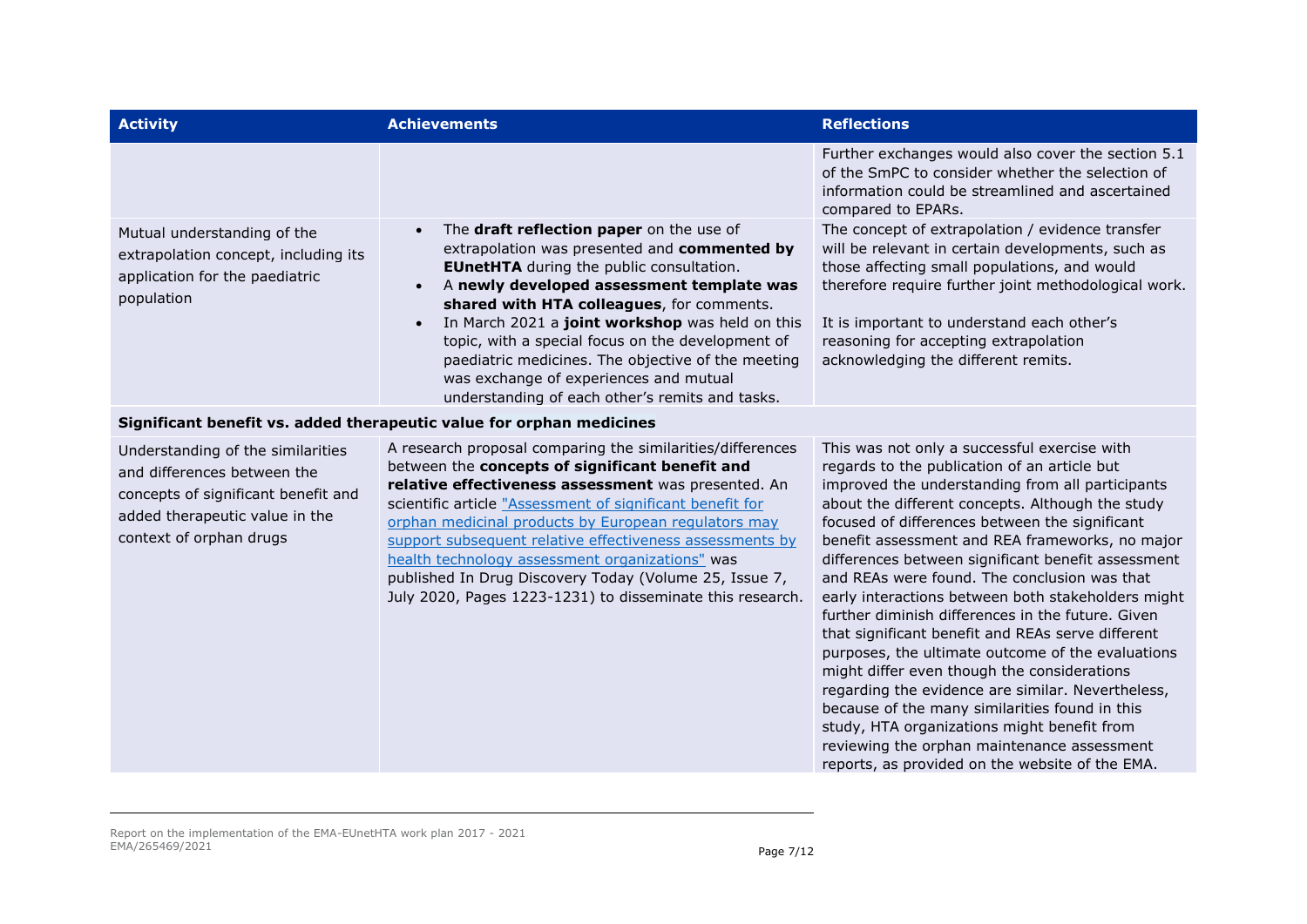| <b>Activity</b>                                                                                                   | <b>Achievements</b>                                                                                                                                                                                                                                                                                                                                                                                                                                                                                                                                                                                                                                                                                                                                      | <b>Reflections</b>                                                                                                                                                                                                                                                                               |
|-------------------------------------------------------------------------------------------------------------------|----------------------------------------------------------------------------------------------------------------------------------------------------------------------------------------------------------------------------------------------------------------------------------------------------------------------------------------------------------------------------------------------------------------------------------------------------------------------------------------------------------------------------------------------------------------------------------------------------------------------------------------------------------------------------------------------------------------------------------------------------------|--------------------------------------------------------------------------------------------------------------------------------------------------------------------------------------------------------------------------------------------------------------------------------------------------|
| Exchange on product specific<br>reviews at time of authorisation                                                  | The concept of the Orphan Medicines Maintenance Reports<br>(OMARs) has been developed together with HTA bodies.<br>These reports are regularly published with every<br>orphan medicine.                                                                                                                                                                                                                                                                                                                                                                                                                                                                                                                                                                  | Following up on how the OMARs are being taken up<br>by HTAs would need to be done in the future once<br>more experience has been made, so that the<br>OMARs can be updated to reflect the HTA needs<br>better.                                                                                   |
|                                                                                                                   | Unmet medical need and therapeutic innovation for priority setting                                                                                                                                                                                                                                                                                                                                                                                                                                                                                                                                                                                                                                                                                       |                                                                                                                                                                                                                                                                                                  |
| Explore how HTABs and regulators<br>interpret the concepts of unmet<br>medical need and therapeutic<br>innovation | Review of the status of how the concept of<br>unmet need is defined and applied by HTAs in<br>their respective country.<br>Scientific article on "Unmet Medical Need: An<br><b>Introduction to Definitions and Stakeholder</b><br>Perceptions" published in Value in Health (22(11),<br>1275-1282, 2019)<br>Discussion at the EUnetHTA forum with<br>participation of HTA, patients, Industry and<br>regulators. The outcome of the session was<br>included in "The EUnetHTA Forum: highlights of<br>the fourth edition" published in International<br>Journal of Technology Assessment in Health Care<br>$(36(3), 191-196, 2020).$                                                                                                                      | Need to explore further collaborative work on the<br>UMN concept (e.g. in the context of the EC Pharma<br>Strategy) to inform prioritisation by different<br>decision makers.                                                                                                                    |
| Explore opportunities to collaborate<br>on monitoring of new medicines'<br>approvals ("horizon scanning")         | In the context of EUnetHTA's horizon scanning activity<br>"Topic Identification, Selection and Prioritisation (TISP)<br>Pilots" a reporting format summarising relevant<br>information from EMA on products and review timelines<br>was developed. The basis were the information needs of<br>EUnetHTA (short- and medium-term) to inform topic<br>selection within WP4 and WP5B.<br>The provision of the report by EMA supported the<br>$\bullet$<br>TISP pilots, which led to the final EUnetHTA<br>recommendations. Information from this work also<br>led to the first EUnetHTA Prioritisation List (EPL).<br>Ad-hoc exchanges on upcoming or ongoing<br>regulatory product review activities occurred<br>between EMA and EUnetHTA in the context of | Provision of information by EMA allowed filling of<br>data gaps to support planning by EUnetHTA,<br>however this was limited to publicly available<br>information. A more detailed reporting would<br>potentially be needed to inform HTA work planning<br>under a future legislative framework. |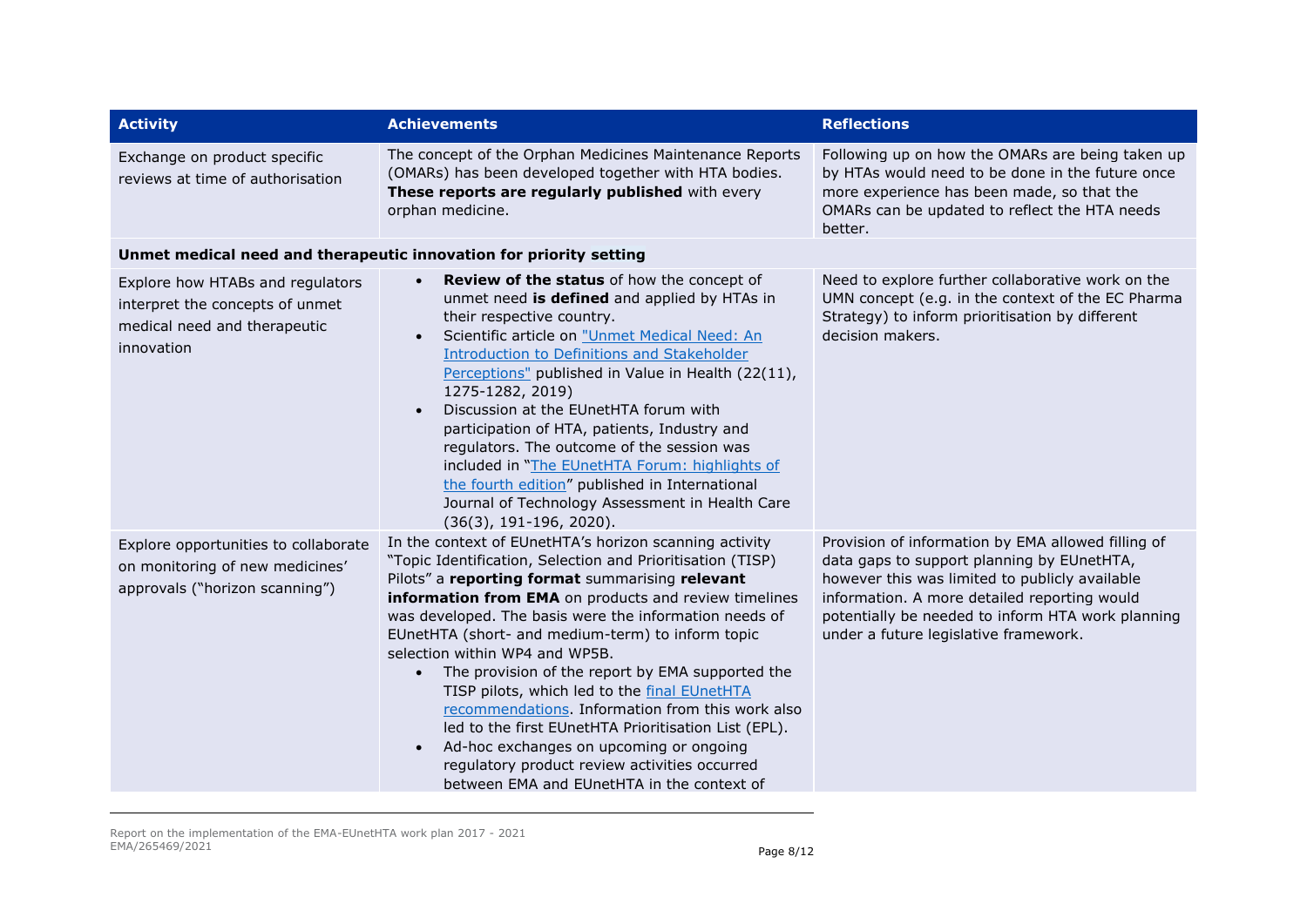| <b>Activity</b>                                                                                                         | <b>Achievements</b>                                                                                                                                                                                                                                                                                                                                                                                                          | <b>Reflections</b>                                                                                                                                                                                                                                                                                                                                         |
|-------------------------------------------------------------------------------------------------------------------------|------------------------------------------------------------------------------------------------------------------------------------------------------------------------------------------------------------------------------------------------------------------------------------------------------------------------------------------------------------------------------------------------------------------------------|------------------------------------------------------------------------------------------------------------------------------------------------------------------------------------------------------------------------------------------------------------------------------------------------------------------------------------------------------------|
|                                                                                                                         | prospective planning for REA joint production<br>activities, e.g. in the context of COVID-19.                                                                                                                                                                                                                                                                                                                                |                                                                                                                                                                                                                                                                                                                                                            |
| Patient and clinician engagement                                                                                        |                                                                                                                                                                                                                                                                                                                                                                                                                              |                                                                                                                                                                                                                                                                                                                                                            |
| Share respective practices and<br>experiences related to the<br>involvement of patients and<br>clinicians in activities | Opportunities to exchange and mutual learning<br>regarding engagement practices in assessment<br>activities:<br>EMA attended HTA network stakeholder meetings<br>$\bullet$<br>for patients and healthcare professionals<br>Detailed discussion at the EMA/EUnetHTA bilateral<br>$\bullet$<br>in July 2019                                                                                                                    | Further collaboration could focus on sharing<br>respective practices and experiences related to:<br>•Compensation for expert participation<br>•Guidance on how to incorporate expert input<br>in the regulatory and HTA outputs                                                                                                                            |
|                                                                                                                         | EMA and EUnetHTA discussed engagement methodologies<br>for patients and healthcare professionals. In addition,<br>documents including i) Patient Input in Relative<br>Effectiveness Assessments (REA), ii) Declaration of<br>Interest/Confidentiality Undertaking and iii) Healthcare<br>Professionals involvement in Relative Effectiveness<br>Assessments have been shared by EUnetHTA for EMA<br>information and comment. |                                                                                                                                                                                                                                                                                                                                                            |
|                                                                                                                         | EMA shared the PCWP/HCPWP joint work plan activity on<br>patient, consumer and healthcare professional involvement<br>as well as updates regarding developments in stakeholder<br>engagement and discussed mutual experiences regarding<br>compensation of patients/healthcare professionals.<br>EMA and EUnetHTA attended reciprocal meetings with<br>representatives from the respective stakeholder groups.               |                                                                                                                                                                                                                                                                                                                                                            |
| Assess the feasibility of developing<br>a shared pool/list of contacts                                                  | The initial activity outlined in the work plan of developing a<br>shared list of contacts proved not to be feasible<br>however EMA provided contacts for targeted<br>consultation on joint assessments by EUnetHTA. In total<br>11 of such consultations took place in and EMA provided<br>contact details of relevant patient and healthcare<br>professionals organisations to assist in the activities.                    | Such targeted consultations should continue.<br>One of the limiting factors for identification of<br>experts for HTA is the need to enhance awareness<br>and understanding by experts on the differences<br>between HTA and regulatory. To address this<br>challenge, future collaboration could address a<br>process and information for educating expert |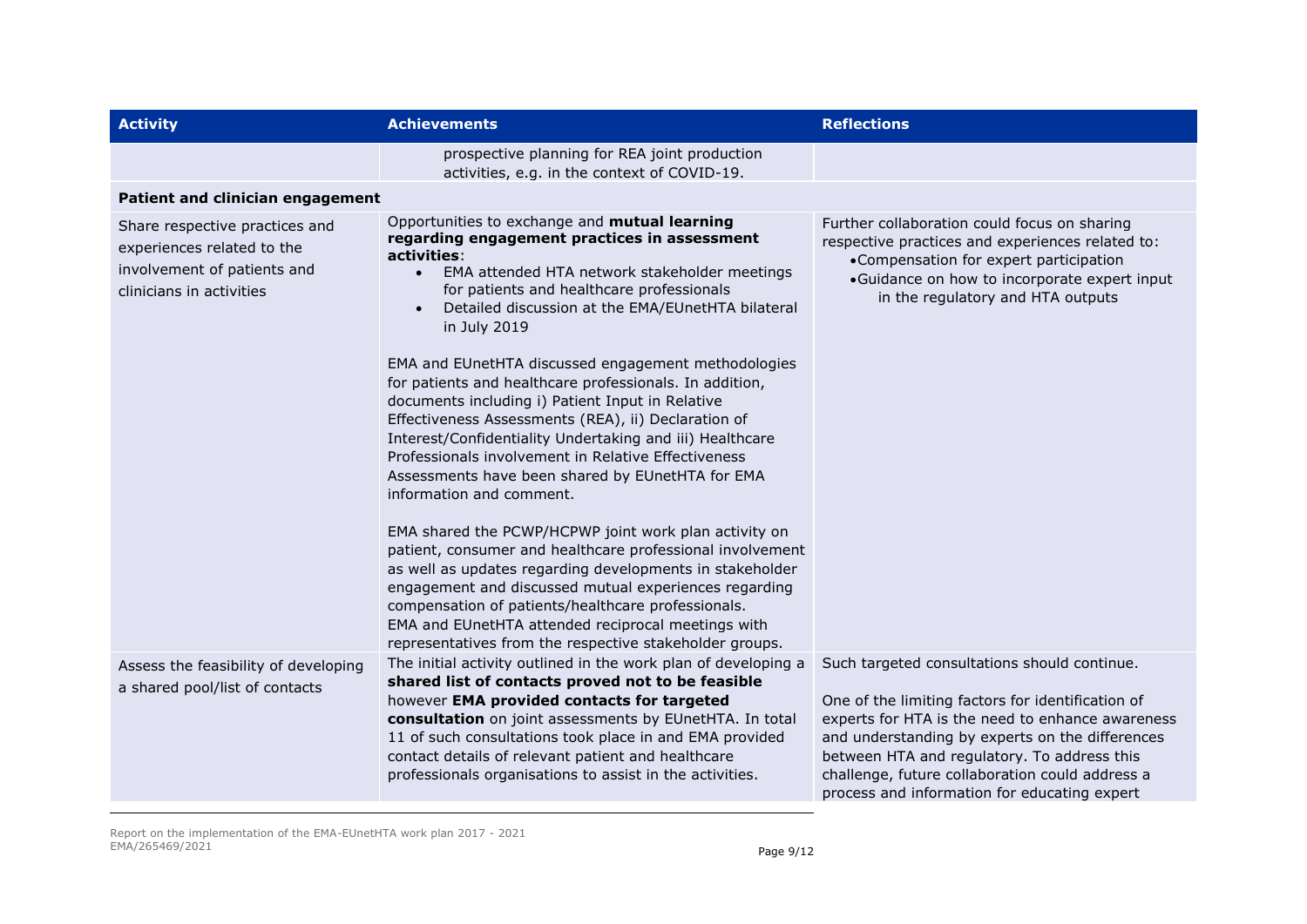| <b>Activity</b>                                                                                                                                                                                                                   | <b>Achievements</b>                                                                                                                                                                                                                                                                                                                                                                                                                                                                                                                                                                                                                                                                                                                                                                                                                                                                                                                                                                                                                                                                                                                                                                                                                                                                                                                                                                                                                                                                                                                                                     | <b>Reflections</b>                                                                                                                                                                                                                                                                                                                                                                                                        |
|-----------------------------------------------------------------------------------------------------------------------------------------------------------------------------------------------------------------------------------|-------------------------------------------------------------------------------------------------------------------------------------------------------------------------------------------------------------------------------------------------------------------------------------------------------------------------------------------------------------------------------------------------------------------------------------------------------------------------------------------------------------------------------------------------------------------------------------------------------------------------------------------------------------------------------------------------------------------------------------------------------------------------------------------------------------------------------------------------------------------------------------------------------------------------------------------------------------------------------------------------------------------------------------------------------------------------------------------------------------------------------------------------------------------------------------------------------------------------------------------------------------------------------------------------------------------------------------------------------------------------------------------------------------------------------------------------------------------------------------------------------------------------------------------------------------------------|---------------------------------------------------------------------------------------------------------------------------------------------------------------------------------------------------------------------------------------------------------------------------------------------------------------------------------------------------------------------------------------------------------------------------|
|                                                                                                                                                                                                                                   | Finally, EMA invited 17 patients to participate in 17 parallel<br>procedures with EUnetHTA in the context of EMA scientific<br>advice.                                                                                                                                                                                                                                                                                                                                                                                                                                                                                                                                                                                                                                                                                                                                                                                                                                                                                                                                                                                                                                                                                                                                                                                                                                                                                                                                                                                                                                  | groups on regulatory and HTA needs.                                                                                                                                                                                                                                                                                                                                                                                       |
|                                                                                                                                                                                                                                   | Shared understanding of methodological approaches for design, analysis and interpretation of clinical trials and observational studies                                                                                                                                                                                                                                                                                                                                                                                                                                                                                                                                                                                                                                                                                                                                                                                                                                                                                                                                                                                                                                                                                                                                                                                                                                                                                                                                                                                                                                  |                                                                                                                                                                                                                                                                                                                                                                                                                           |
| Provision of guidance on evidence<br>needs for regulators and HTA<br>bodies, through therapeutic-area-<br>specific guidance, methodological<br>guidance, non-product specific<br>qualification advice and opinions,<br>workshops. | Commenting by HTA bodies on relevant guidelines, e.g.:<br>- 'Concept paper on predictive biomarker-based assay<br>development in the context of drug development and<br>lifecycle'; 'Discussion paper: Use of patient disease<br>registries for regulatory purposes - methodological and<br>operational considerations';<br>- 'Reflection paper on the use of extrapolation in the<br>development of medicines for paediatrics';<br>- Addendum on estimands and sensitivity analysis in<br>clinical trials to the guideline on statistical principles for<br>clinical trials';<br>- 'Guideline on clinical investigation of medicinal products<br>in the treatment of epileptic disorders';<br>- 'Draft qualification opinion of clinically interpretable<br>treatment effect measures based on recurrent event<br>endpoints that allow for efficient statistical analyses';<br>- 'Discussion paper on the use of registries'.<br>Discussions at different forums to engage with<br>developers how to generate evidence to address<br>both regulatory and HTA information needs, e.g.<br>EUnetHTA Forums (2018: How can EUnetHTA predict and<br>assists European health systems prepare for potentially<br>disruptive innovation?, and 2019: What constitutes a<br>medical need?), EFPIA-EUnetHTA Technical meeting,<br>PRIME anniversary meeting, EMA/payer community<br>meeting<br>- Discussion of methodological issues at EUnetHTA/EMA<br>meetings (e.g. Concepts of significant benefit and relative<br>effectiveness, extrapolation (2017), ICH guideline updates | The joint work on methodological issues and<br>guidelines is considered of importance even if<br>during the current work plan activities were limited<br>to workshop participation and commenting<br>individual contribution, e.g. comments by individual<br>HTA agencies on the recently published EMA<br>Guideline on Registry-based Studies were<br>encouraged but depended on available resources at<br>the agencies. |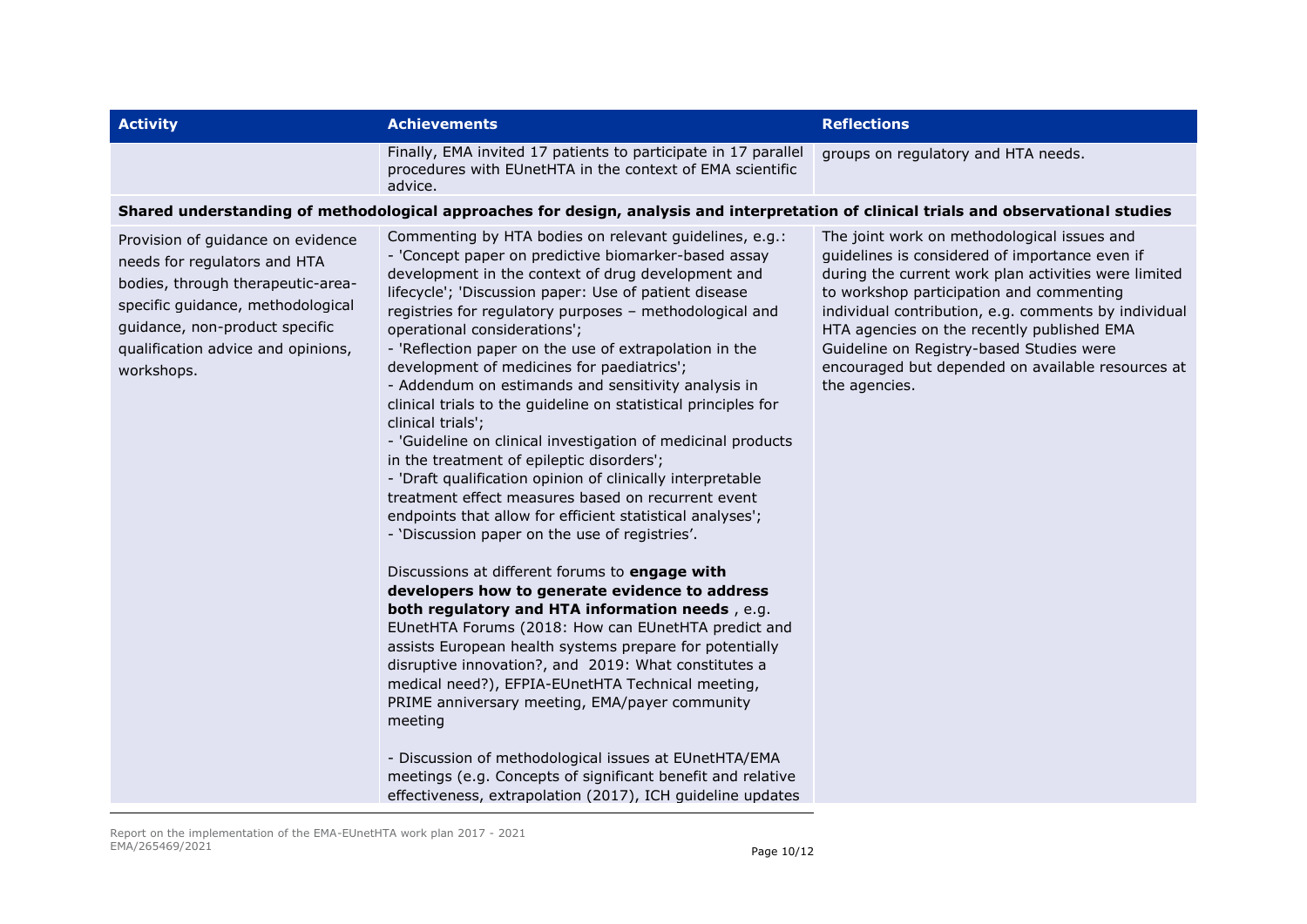| <b>Activity</b>                                                                             | <b>Achievements</b>                                                                                                                                                                                                                                                                                                                                                                                                                          | <b>Reflections</b>                                                                                                                                                                                                                                                                                                                                                                                                                                                                                                                                                                                                                                                                  |
|---------------------------------------------------------------------------------------------|----------------------------------------------------------------------------------------------------------------------------------------------------------------------------------------------------------------------------------------------------------------------------------------------------------------------------------------------------------------------------------------------------------------------------------------------|-------------------------------------------------------------------------------------------------------------------------------------------------------------------------------------------------------------------------------------------------------------------------------------------------------------------------------------------------------------------------------------------------------------------------------------------------------------------------------------------------------------------------------------------------------------------------------------------------------------------------------------------------------------------------------------|
|                                                                                             | (2018), the REQUEST-Tool (2019))<br>- Discussion of methodological issues at EMA/EUnetHTA<br>webinars on specific products (e.g. ATMPs, histology<br>independent developments)                                                                                                                                                                                                                                                               |                                                                                                                                                                                                                                                                                                                                                                                                                                                                                                                                                                                                                                                                                     |
| Better utilization of patient-<br>reported outcomes as part of<br>evidence generation plans | Several discussion at bilaterals to provide update on<br>activities, such as:<br>Discussion of PROs in SAs/EDs as well as in<br>regulatory and HTA reports at the EMA/EUnetHTA<br>in November 2019 meeting.<br>Development of guidance on PROs in oncology.<br>Several joint participations in external events on PRO<br>methods, such as EORTC meetings, FDA workshops, a<br>DIA meeting on PROs or the SISAQoL project (2017-<br>$2020$ ). | This is an area of great importance for future<br>collaboration in view of the developing<br>methodologies and stronger reliance on such data<br>in context of decision making.<br>Workshop on use of PROs in cancer clinical<br>research involving also HTA participants planned by<br>EMA for 2021.                                                                                                                                                                                                                                                                                                                                                                               |
| <b>Population-specific or Intervention-specific areas</b>                                   |                                                                                                                                                                                                                                                                                                                                                                                                                                              |                                                                                                                                                                                                                                                                                                                                                                                                                                                                                                                                                                                                                                                                                     |
| Address the specific needs for<br>paediatric medicines                                      | EUnetHTA attended the June 2018 Enpr-EMA workshop<br>and presented EUnetHTA and current principles of benefit<br>assessment of paediatric medicines by European HTA<br>bodies.                                                                                                                                                                                                                                                               | The focus of attention diverted to the extrapolation<br>topic, as this is about evidence that is produced.<br>Further reflections on this topic were shared at a<br>joint workshop in March 2021 (see above,<br>"methodologies to identify the treatment eligible<br>population".) For the future, it would be desirable<br>to increase awareness of the specificities and<br>possible limitations of evidence generation in<br>paediatric medicines among HTA bodies. Common<br>minimum evidence needs for benefit assessment by<br>European HTA bodies should be defined and<br>awareness raised among and in collaboration with<br>stakeholders (e.g. industry, networks, PDCO). |
| Share practices and experiences<br>with combination                                         | Initial work focused on developing a combined HAS, IQWiG<br>and NICE response to the EMA concept paper on<br>development and lifecycle of personalised medicines and                                                                                                                                                                                                                                                                         | There is agreement that this is an important topic<br>and is still relevant and in a future cooperating post<br>JA3 it should be considered to continue.                                                                                                                                                                                                                                                                                                                                                                                                                                                                                                                            |